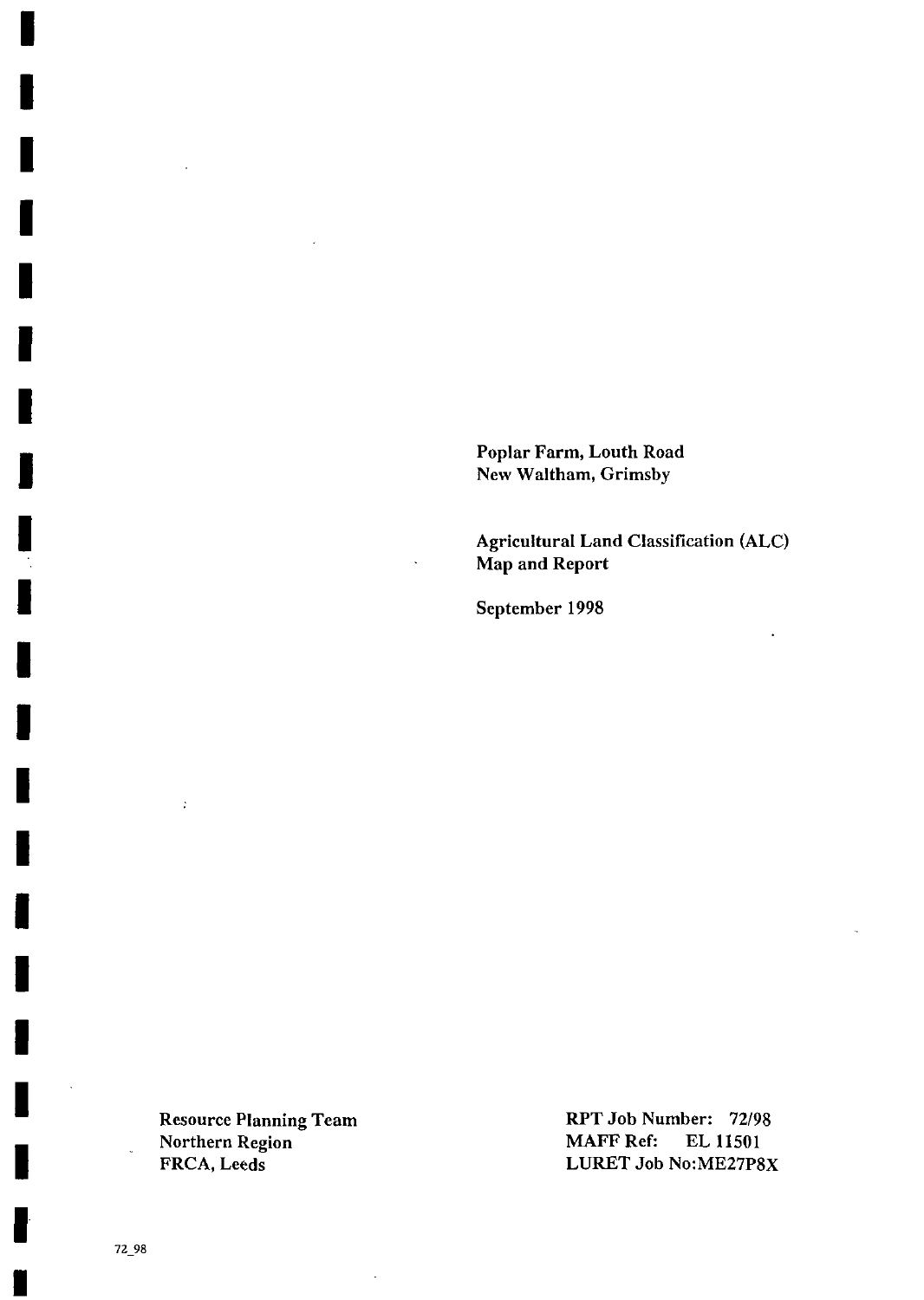# AGRICULTURAL LAND CLASSIFICATION REPORT Poplar Farm, Louth Road New Waltham, Grimsby

### INTRODUCTION

1. This report presents the findings of a detailed Agricultural Land Classification (ALC) Survey of 15.7 ha of land at Poplar Farm, Louth Road, New Waltham, Grimsby. The survey was carried out during September 1998.

2. The survey was carried out by the Farming and Rural Conservation Agency (FRCA) for the Ministry of Agriculture, Fisheries and Food (MAFF), in connection with an ad hoc proposal to build houses on the site.

3. The work was conducted by members of the Resource Planning Team in the Northern Region of FRCA . The land has been graded in accordance with the published MAFF ALC guidelines and criteria (MAFF, 1988). A description of the ALC grades and subgrades is given in Appendix I.

4. 1998. At the time of survey the land was in an arable rotation, having grown wheat in

## SUMMARY

5. The findings of the survey are shown on the attached ALC map. The map has been drawn at a scale of 1:5,000; it is accurate at this scale but any enlargement would be misleading.

6. The areas and proportions of the ALC grades and subgrades on the surveyed land are summarised in Table 1.

| Grade/Other land    | Area (hectares) | % surveyed area | $\%$ site area |  |
|---------------------|-----------------|-----------------|----------------|--|
| 3a                  | 1.3             | 8.3             | 8.3            |  |
| 3 <sub>b</sub>      | 14.4            | 91.7            | 91.7           |  |
| Total surveyed area | 15.7            | 100             | 100            |  |
| Total site area     | 15.7            | 100             |                |  |

| Table 1: Area of grades and other land |  |  |  |  |  |
|----------------------------------------|--|--|--|--|--|
|----------------------------------------|--|--|--|--|--|

7. The fieldwork was conducted at an average density of 1 boring per hectare. A total of 18 borings and 2 soil pits were described.

8. Most of the site was Subgrade 3b, moderate quality land. Soil wetness and workability limit the ALC grade of this land. Remaining land was Subgrade 3a, good quality land. A less severe soil wetness and workability problem limited the ALC grade of this land.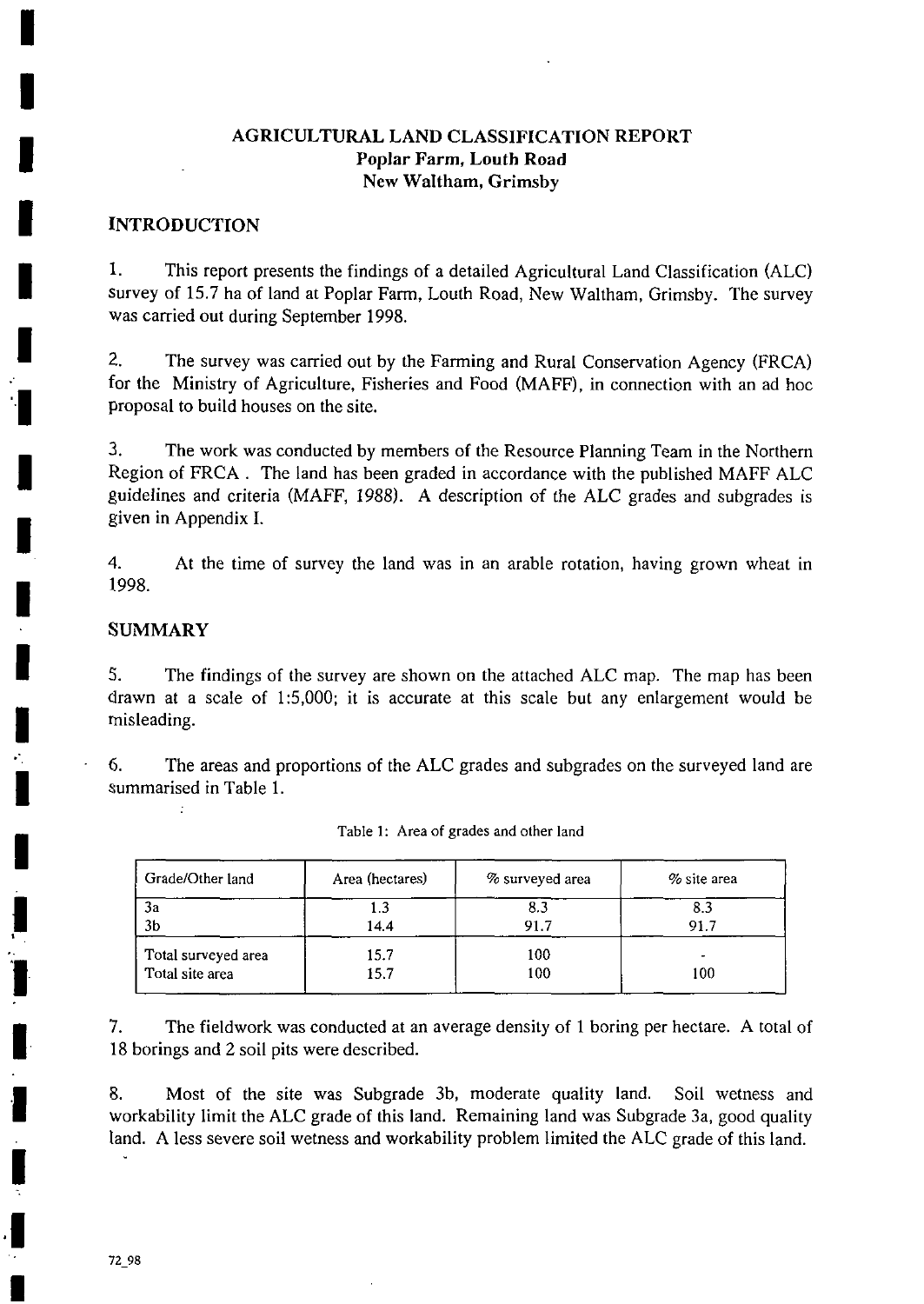## FACTORS INFLUENCING ALC GRADE

# Climate

9. Climate affects the grading of land through the assessment of an overall climatic limitation and also through interactions with soil characteristics.

10. The key climatic variables used for grading this site are given in Table 2 and were obtained from the published 5km grid datasets using the standard interpolation procedures (Met. Office, 1989).

| Factor                     | <b>Units</b>     | Values     |
|----------------------------|------------------|------------|
| Grid reference             | N/A              | TA 282 042 |
| Altitude                   | m, AOD           | 15         |
| Accumulated Temperature    | day°C (Jan-June) | 1391       |
| Average Annual Rainfall    | mm               | 642        |
| <b>Field Capacity Days</b> | days             | 142        |
| Moisture Deficit, Wheat    | mm               | 109        |
| Moisture Deficit, Potatoes | mm               | 101        |
| Overall climatic grade     | N/A              | Grade 1    |

11. The climatic criteria are considered first when classifying land as climate can be overriding in the sense that severe limitations will restrict land to low grades irrespective of favourable site or soil conditions.

12. The main parameters used in the assessment of an overall climatic limitation are average annual rainfall (AAR), as a measure of overall wetness, and accumulated temperature (ATO, January to June), as a measure of the relative warmth of a locality.

13. The combination of rainfall and temperature at this site mean there is no overall climatic limitation.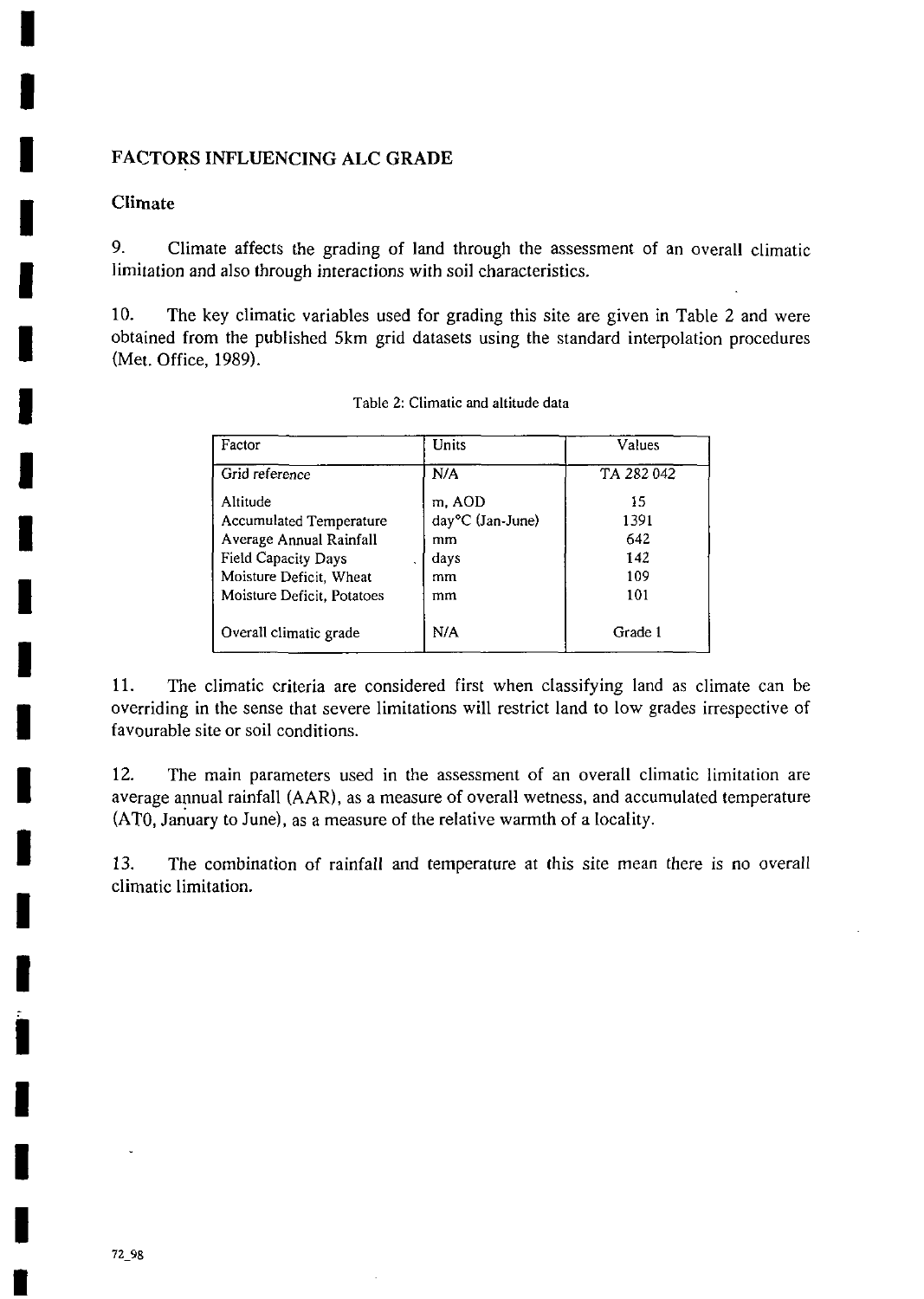# 14. The site is level (0° tol°) at an altitude of 15m A.O.D.

## Geology and soils

Site

15. Published geology information indicates that the site is underlain with solid deposits of Bumham Chalk over which are thick deposits of till (BGS Sheet 90/91, Grimsby). Soils are typical of those derived from boulder clay. Topsoils are medium clay loam, generally over clayey subsoils, mottled and slowly permeable within 40cm depth. These soils are Wetness Class IV. Occasionally profiles are medium textured throughout and not slowly permeable until about 50cm depth. These soils, which are generally Wetness Class III, tend to occur where the boulder clay parent material is noticeably chalky. However these better drained soils are not widespread on the site and were only found in a mappable unit in the west of the site.

# AGRICULTURAL LAND CLASSIFICATION

16. The details of the classification of the site are shown on the attached ALC map and the area statistics of each grade are given in Table 1, page 1.

#### Subgrade 3a

A small area of land was classed as Subgrade 3a. Profiles are medium textured throughout and not slowly permeable until about 50cm depth. These soils, which are generally Wetness Class III, were found where the boulder clay parent material is noticeably chalky. Generally these soils did not occur in mappable areas except in the west of the site where some 3a land was mapped. Soil wetness and workability limit the ALC grade of this land.

#### Subgrade 3b

Most of the site was classed as Subgrade 3b. Topsoils are medium clay loam generally over clayey subsoils, mottled and slowly permeable within 40cm depth. These soils are Wetness Class IV. A more severe soil wetness problem than on the adjacent 3a land limits the ALC grade of this land.

> RPT file 20 406 Resource Planning Team Northern Region FRCA Leeds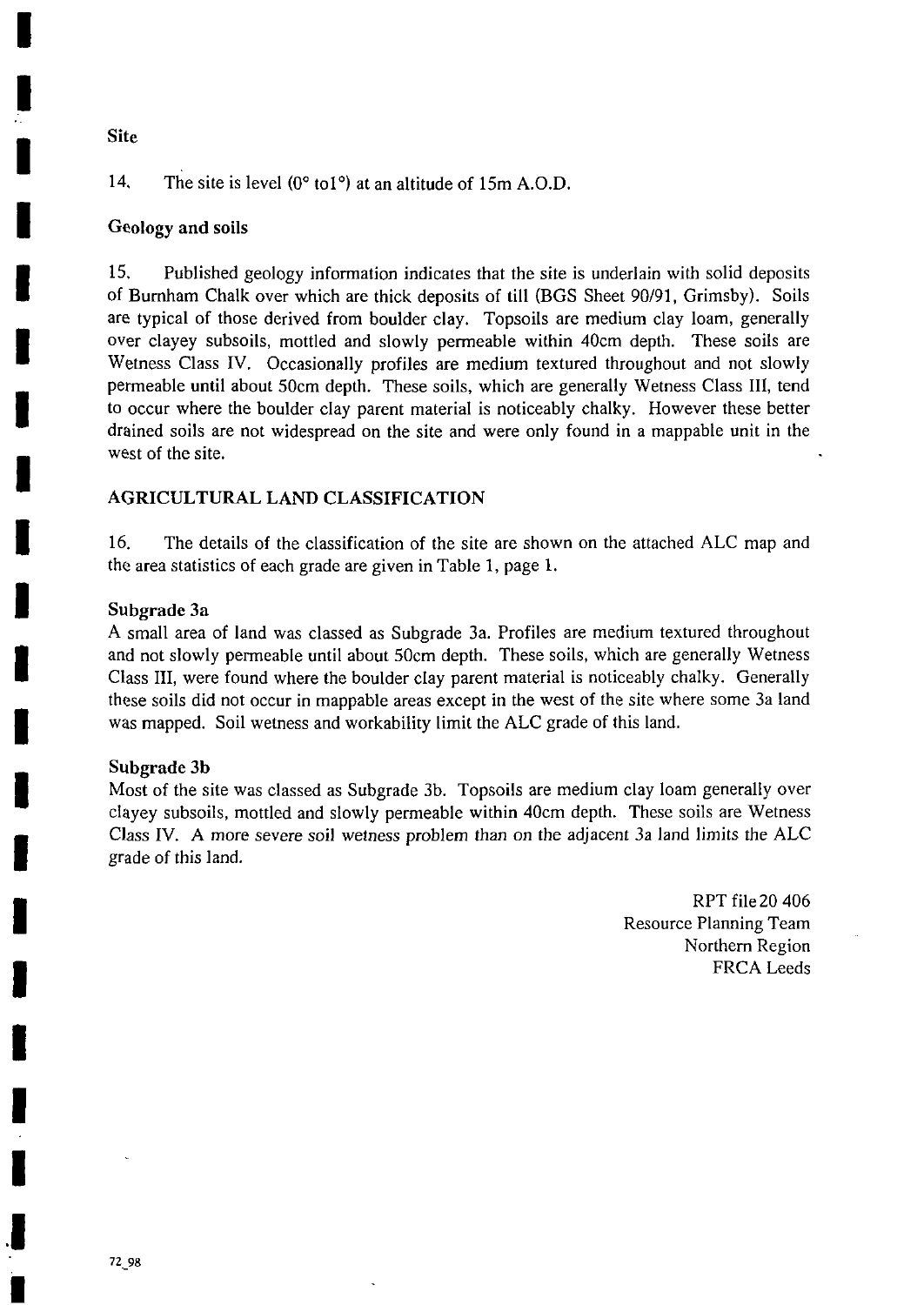#### SOURCES OF REFERENCE

British Geological Survey (1990) Sheet No.90/91, Grimsby, solid and drift geology 1:50 000 scale. BGS: London.

Ministry of Agriculture, Fisheries and Food (1988) Agricultural Land Classification of England and Wales: Revised guidelines and criteria for grading the quality of agricultural land. MAFF: London.

Met. Office (1989) Climatological Data for Agricultural Land Classification. Met. Office; Bracknell.

 $\ddot{\phantom{a}}$